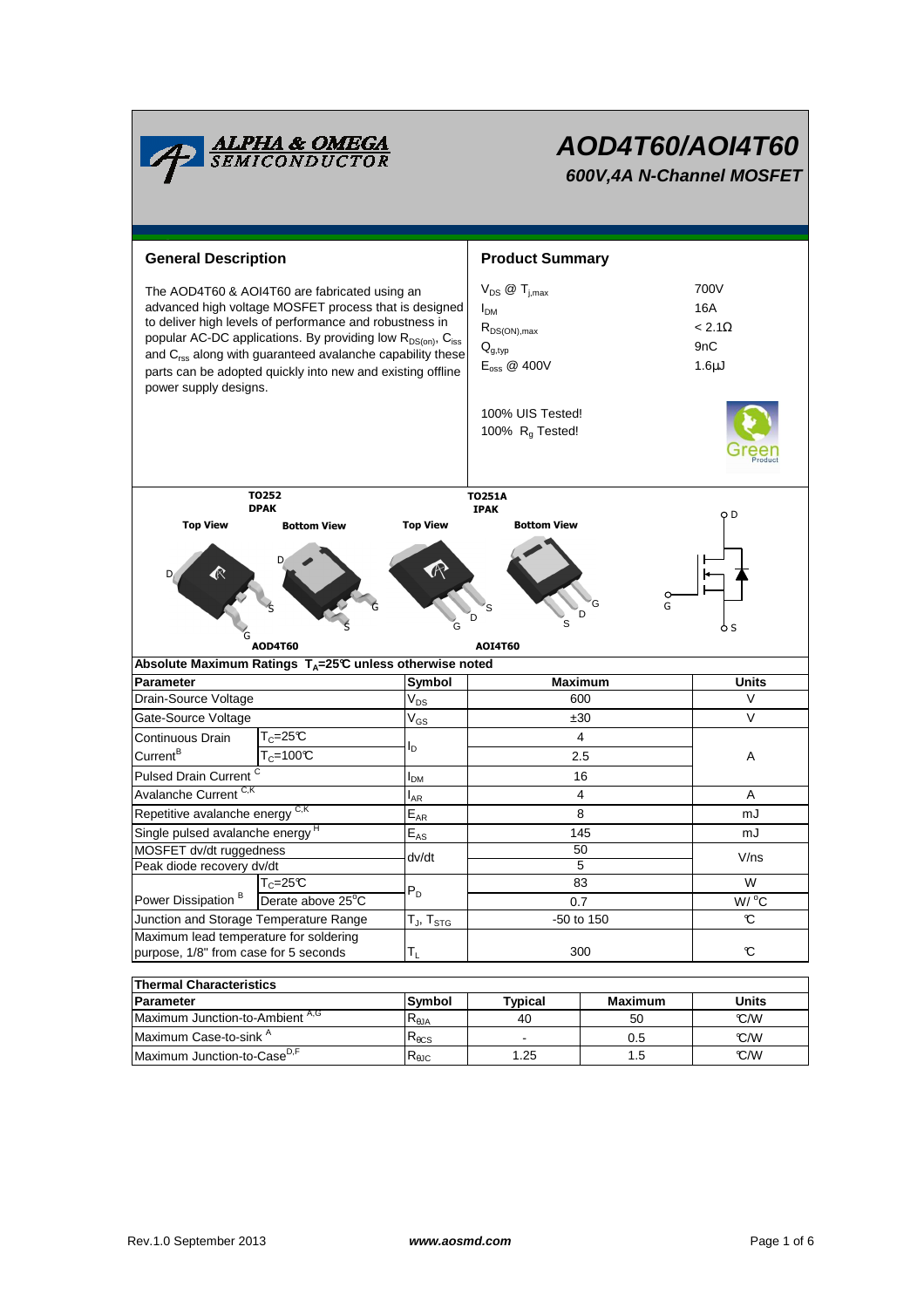

#### **Electrical Characteristics (TJ=25°C unless otherwise noted)**

| <b>Symbol</b>                          | <b>Parameter</b>                                             | <b>Conditions</b>                                                     |     | <b>Typ</b> | Max          | <b>Units</b>        |  |  |  |  |
|----------------------------------------|--------------------------------------------------------------|-----------------------------------------------------------------------|-----|------------|--------------|---------------------|--|--|--|--|
| <b>STATIC PARAMETERS</b>               |                                                              |                                                                       |     |            |              |                     |  |  |  |  |
| <b>BV<sub>DSS</sub></b>                | Drain-Source Breakdown Voltage                               | $I_D = 250 \mu A$ , $V_{GS} = 0V$ , $T_J = 25 \text{C}$               | 600 |            |              |                     |  |  |  |  |
|                                        |                                                              | $I_D = 250 \mu A$ , V <sub>GS</sub> =0V, T <sub>J</sub> =150℃         |     | 700        |              | V                   |  |  |  |  |
| <b>BV<sub>DSS</sub></b><br>/ATJ        | Zero Gate Voltage Drain Current                              | $I_D = 250 \mu A$ , $V_{GS} = 0V$                                     |     | 0.6        |              | $V/$ <sup>o</sup> C |  |  |  |  |
| $I_{\text{DSS}}$                       | Zero Gate Voltage Drain Current                              | $V_{DS}$ =600V, $V_{GS}$ =0V<br>$V_{DS}$ =480V, T <sub>J</sub> =125°C |     |            | 1<br>10      | μA                  |  |  |  |  |
| $I_{GSS}$                              | Gate-Body leakage current                                    | $V_{DS} = 0V$ , $V_{GS} = \pm 30V$                                    |     |            | ±100         | nA                  |  |  |  |  |
| $V_{GS(th)}$                           | Gate Threshold Voltage                                       | V <sub>DS</sub> =5V, I <sub>D</sub> =250µA                            | 3   | 4.2        | 5            | V                   |  |  |  |  |
| $R_{DS(ON)}$                           | Static Drain-Source On-Resistance                            | V <sub>GS</sub> =10V, I <sub>D</sub> =1A                              |     | 1.75       | 2.1          | Ω                   |  |  |  |  |
| $g_{FS}$                               | Forward Transconductance                                     | $V_{DS}$ =40V, $I_D$ =2A                                              |     | 2.8        |              | S                   |  |  |  |  |
| $\rm V_{SD}$                           | Diode Forward Voltage                                        | $IS=1A, VGS=0V$                                                       |     | 0.79       | $\mathbf{1}$ | $\vee$              |  |  |  |  |
| $I_{\rm S}$                            | Maximum Body-Diode Continuous Current                        |                                                                       |     |            | 4            | Α                   |  |  |  |  |
| $I_{\rm SM}$                           | Maximum Body-Diode Pulsed Current C                          |                                                                       |     |            | 16           | A                   |  |  |  |  |
|                                        | <b>DYNAMIC PARAMETERS</b>                                    |                                                                       |     |            |              |                     |  |  |  |  |
| $C_{\text{iss}}$                       | Input Capacitance                                            | $V_{GS}$ =0V, $V_{DS}$ =100V, f=1MHz                                  |     | 460        |              | pF                  |  |  |  |  |
| $C_{\underline{\text{oss}}}$           | <b>Output Capacitance</b>                                    |                                                                       |     | 22         |              | рF                  |  |  |  |  |
| $C_{o(er)}$                            | Effective output capacitance, energy<br>related <sup>1</sup> | $V_{GS}$ =0V, $V_{DS}$ =0 to 480V, f=1MHz                             |     | 19         |              | pF                  |  |  |  |  |
| $\mathbf{C}_{o(tr)}$                   | Effective output capacitance, time<br>related <sup>J</sup>   |                                                                       |     | 31         |              | рF                  |  |  |  |  |
| $\mathsf{C}_{\mathsf{rss}}$            | Reverse Transfer Capacitance                                 | $V_{GS}$ =0V, $V_{DS}$ =100V, f=1MHz                                  |     | 3.5        |              | рF                  |  |  |  |  |
| R <sub>g</sub>                         | Gate resistance                                              | $f = 1$ MHz                                                           |     | 5.7        |              | Ω                   |  |  |  |  |
| <b>SWITCHING PARAMETERS</b>            |                                                              |                                                                       |     |            |              |                     |  |  |  |  |
| $\mathsf{Q}_{\mathsf{g}}$              | <b>Total Gate Charge</b>                                     |                                                                       |     | 9          | 15           | nС                  |  |  |  |  |
| $\mathsf{Q}_{\text{gs}}$               | Gate Source Charge                                           | $V_{GS}$ =10V, $V_{DS}$ =480V, $I_{D}$ =4A                            |     | 3.5        |              | nС                  |  |  |  |  |
| $\mathsf{Q}_{\underline{\mathsf{gd}}}$ | Gate Drain Charge                                            |                                                                       |     | 2.4        |              | nC                  |  |  |  |  |
| $t_{D(on)}$                            | Turn-On DelayTime                                            |                                                                       |     | 20         |              | ns                  |  |  |  |  |
| $\mathsf{t}_{\mathsf{r}}$              | Turn-On Rise Time                                            | $V_{GS}$ =10V, $V_{DS}$ =300V, $I_{D}$ =4A,                           |     | 27         |              | ns                  |  |  |  |  |
| $t_{D(off)}$                           | <b>Turn-Off DelayTime</b>                                    | $R_G = 25\Omega$                                                      |     | 25         |              | ns                  |  |  |  |  |
| $\mathbf{t}_\text{f}$                  | <b>Turn-Off Fall Time</b>                                    |                                                                       |     | 17         |              | ns                  |  |  |  |  |
| $\mathfrak{t}_{\text{rr}}$             | Body Diode Reverse Recovery Time                             | $I_F = 4A$ , dl/dt=100A/ $\mu$ s, V <sub>DS</sub> =100V               |     | 384        |              | ns                  |  |  |  |  |
| $Q_{rr}$                               | Body Diode Reverse Recovery Charge                           | $I_F = 4A$ , dl/dt=100A/ $\mu$ s, V <sub>DS</sub> =100V               |     | 3.9        |              | $\mu$ C             |  |  |  |  |

A. The value of R<sub>BJA</sub> is measured with the device in a still air environment with T<sub>A</sub> = 25°C.

B. The power dissipation P<sub>D</sub> is based on T<sub>J(MAX)</sub>=150°C in a TO252 package, using junction-to-case thermal resistance, and is more useful in setting the upper dissipation limit for cases where additional heatsinking is used.

C. Repetitive rating, pulse width limited by junction temperature  $T_{J(MAX)}$ =150°C.

D. The R<sub> $\theta$ JA</sub> is the sum of the thermal impedance from junction to case R  $_{\theta$ JC and case to ambient.

E. The static characteristics in Figures 1 to 6 are obtained using <300 µs pulses, duty cycle 0.5% max.

F. These curves are based on the junction-to-case thermal impedance which is measured with the device mounted to a large heatsink, assuming a maximum junction temperature of  $T_{J(MAX)}$ =150°C.

G. These tests are performed with the device mounted on 1 in<sup>2</sup>FR-4 board with 2oz. Copper, in a still air environment with T<sub>A</sub>=25°C.

H. L=60mH,  $I_{AS}$ =2.2A,  $V_{DD}$ =150V, R<sub>G</sub>=10 $\Omega$ , Starting T<sub>J</sub>=25°C.

I.  $C_{o(er)}$  is a fixed capacitance that gives the same stored energy as  $C_{oss}$  while  $V_{DS}$  is rising from 0 to 80%  $V_{(BR)DSS}$ .

J.  $C_{O(t)}$  is a fixed capacitance that gives the same charging time as  $C_{oss}$  while  $V_{DS}$  is rising from 0 to 80%  $V_{(BR)DSS}$ .

K. L=1.0mH,  $V_{DD}$ =150V, R<sub>G</sub>=25Ω, Starting T<sub>J</sub>=25℃.

THIS PRODUCT HAS BEEN DESIGNED AND QUALIFIED FOR THE CONSUMER MARKET. APPLICATIONS OR USES AS CRITICAL COMPONENTS IN LIFE SUPPORT DEVICES OR SYSTEMS ARE NOT AUTHORIZED. AOS DOES NOT ASSUME ANY LIABILITY ARISING OUT OF SUCH APPLICATIONS OR USES OF ITS PRODUCTS. AOS RESERVES THE RIGHT TO IMPROVE PRODUCT DESIGN, FUNCTIONS AND RELIABILITY WITHOUT NOTICE.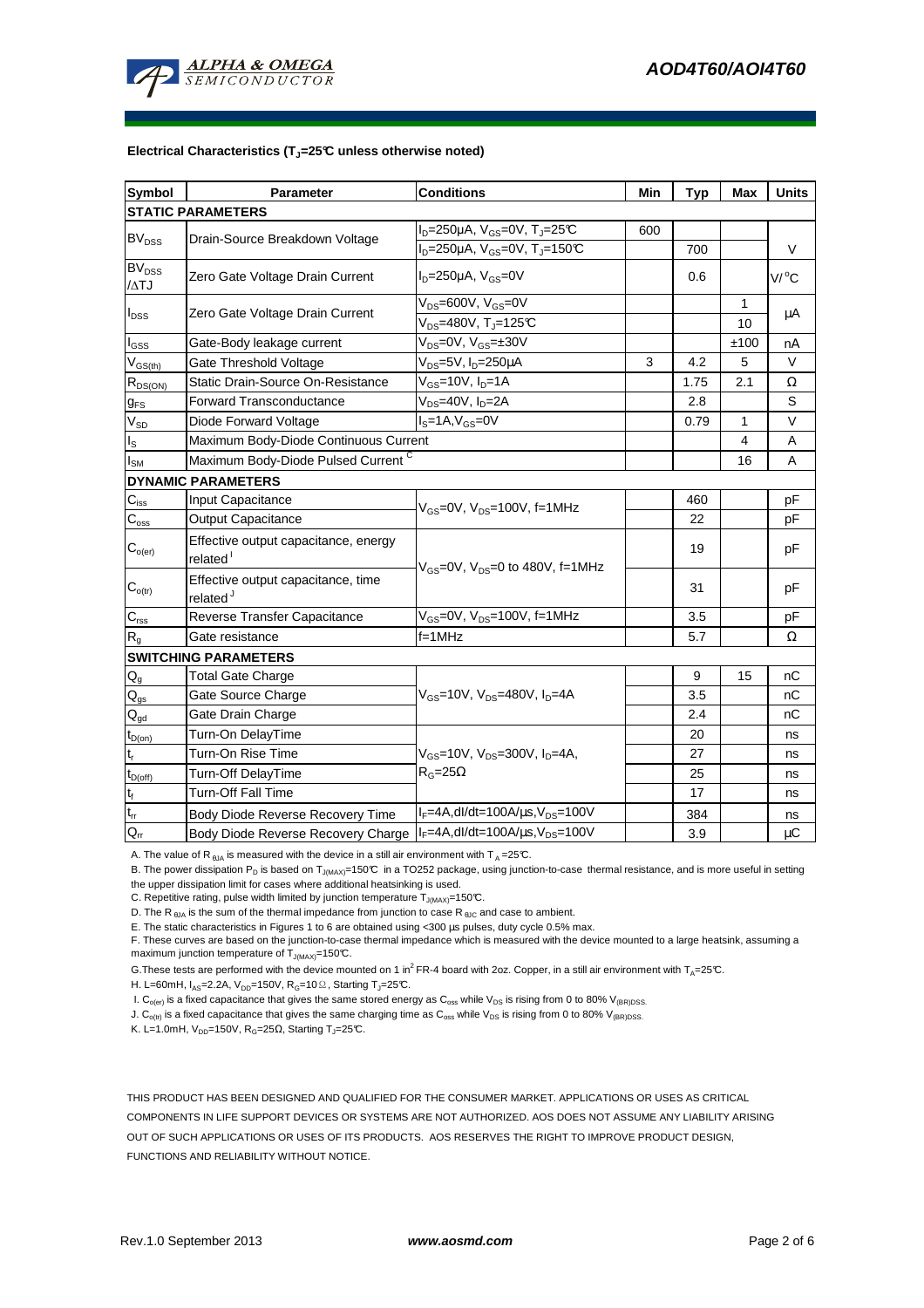

## **TYPICAL ELECTRICAL AND THERMAL CHARACTERISTICS**

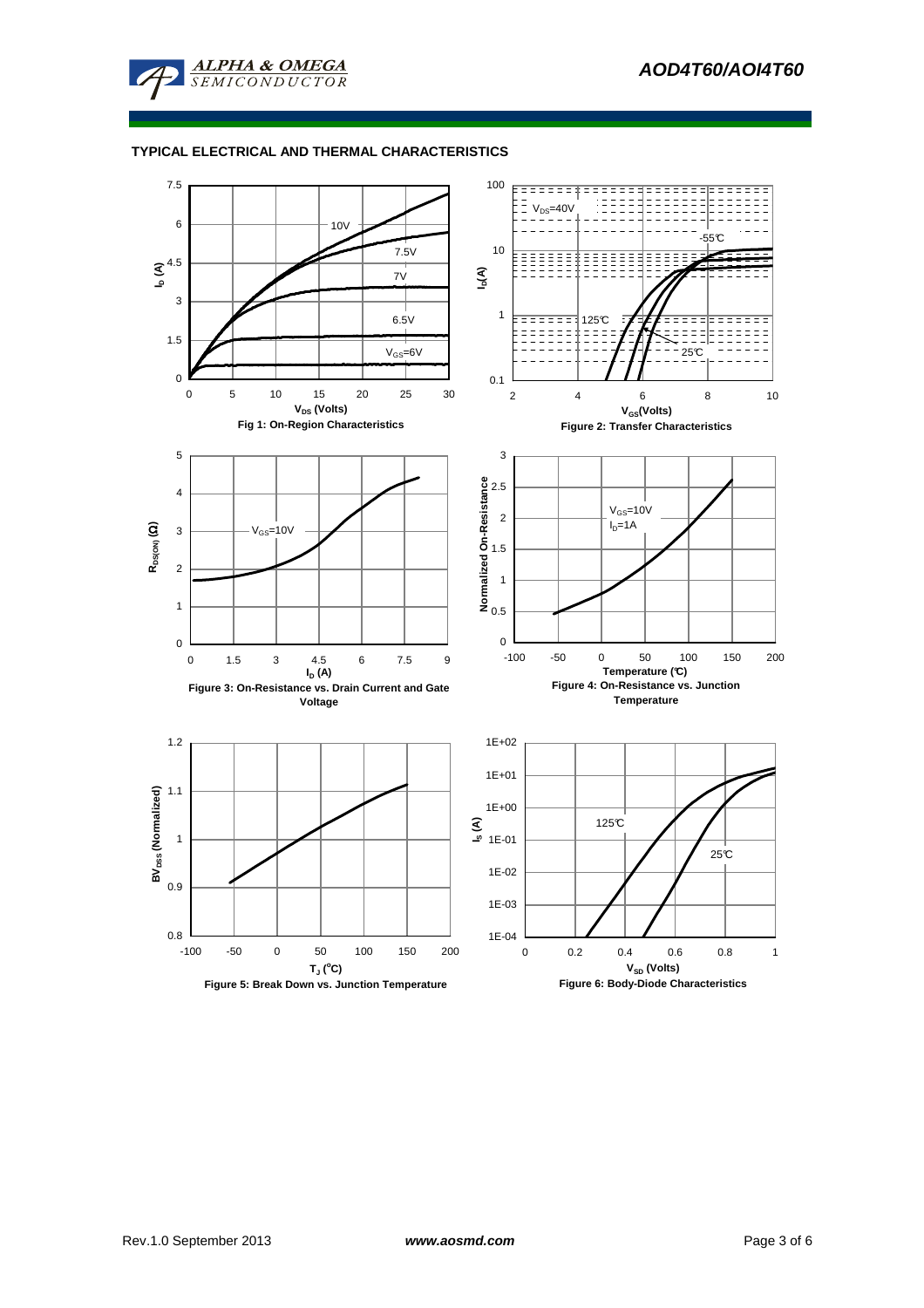

## **TYPICAL ELECTRICAL AND THERMAL CHARACTERISTICS**

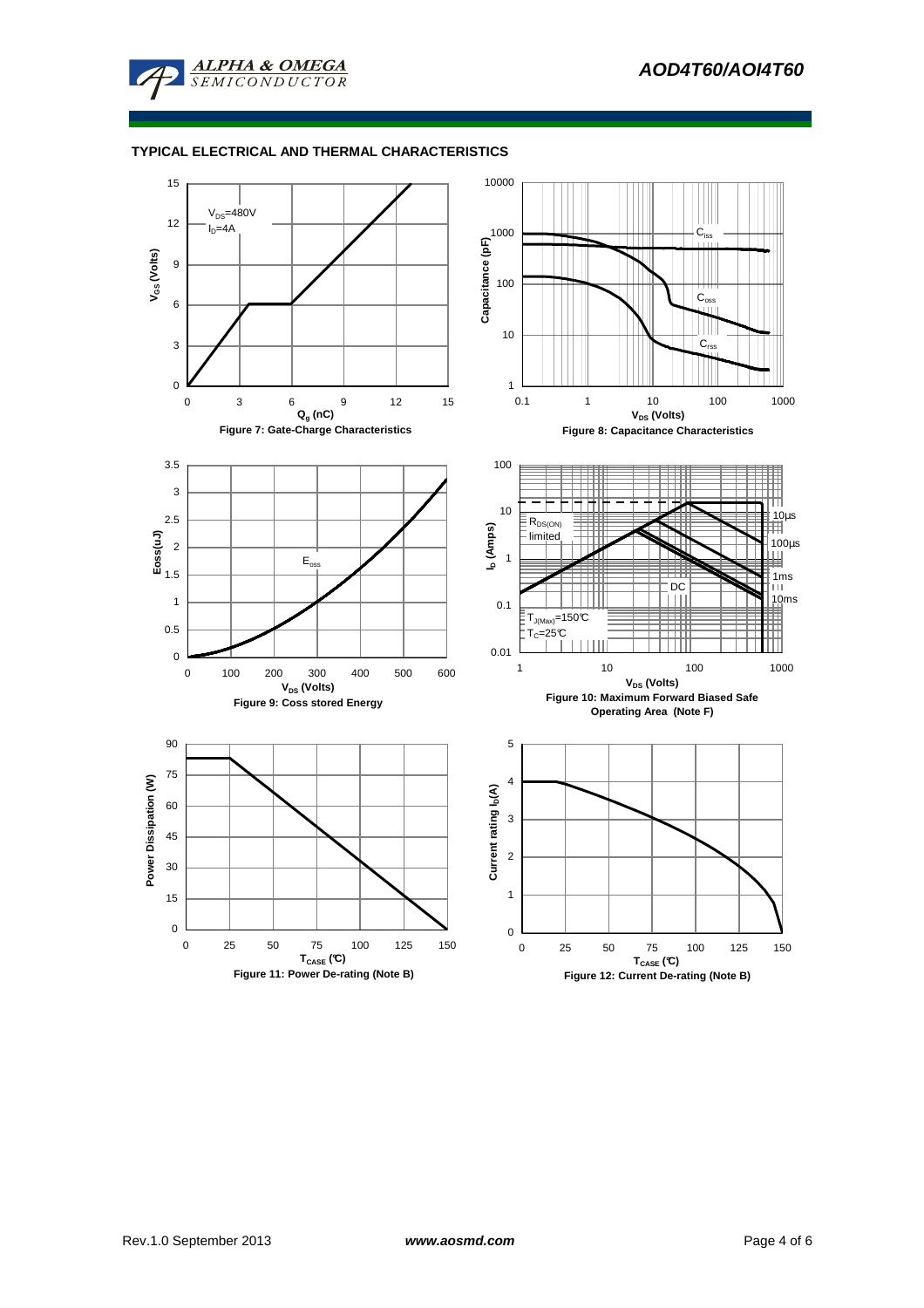

#### **TYPICAL ELECTRICAL AND THERMAL CHARACTERISTICS**